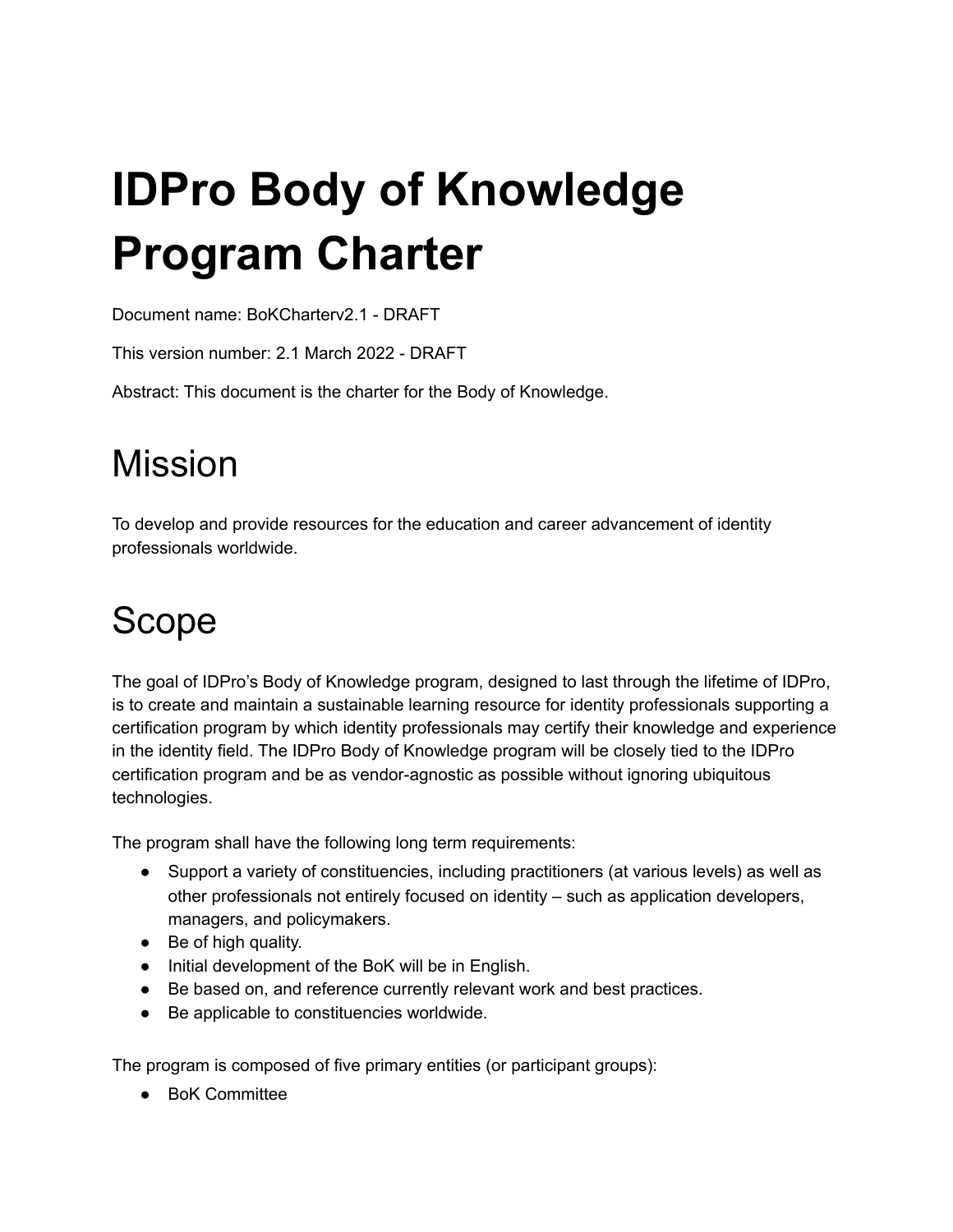- Staff, including: writers, editors, and others as needed from time to time
- Contributors (authors and reviewers): IDPro and nonIDPro
- IDPro Board of Directors
- Adopters/Users

These entities have varying levels of responsibility and commitment to the program.

### Objectives:

### Body of Knowledge

The purpose of the IDPro Body of Knowledge Committee is to produce training and reference (handbook) content for Identity professionals. In order to accomplish the objectives of the program, IDPro must have the following resources:

- 1. BoK committee
- 2. Principal Editor and supporting staff

### **Participation**

#### **BoK Committee**

The BoK Committee shall be chartered as an Other Committee (as defined in Section 4.7 of the Membership Agreement) by the IDPro Board to work on the development and maintenance of the Body of Knowledge.

The committee shall be open to any Individual Member and representatives of Organizational and Enterprise Members of IDPro who are in Good Standing. Members are requested to serve for two-year terms; terms may be renewed.

The committee shall have a minimum of 5 members. Working within the constraints of availability, the board will seek committee composition striking a fair balance of Organizational, Enterprise, and Individual Members.

The committee shall strive to reach decisions by consensus. In the case that it cannot, the decisions shall be made by Simple Majority Vote.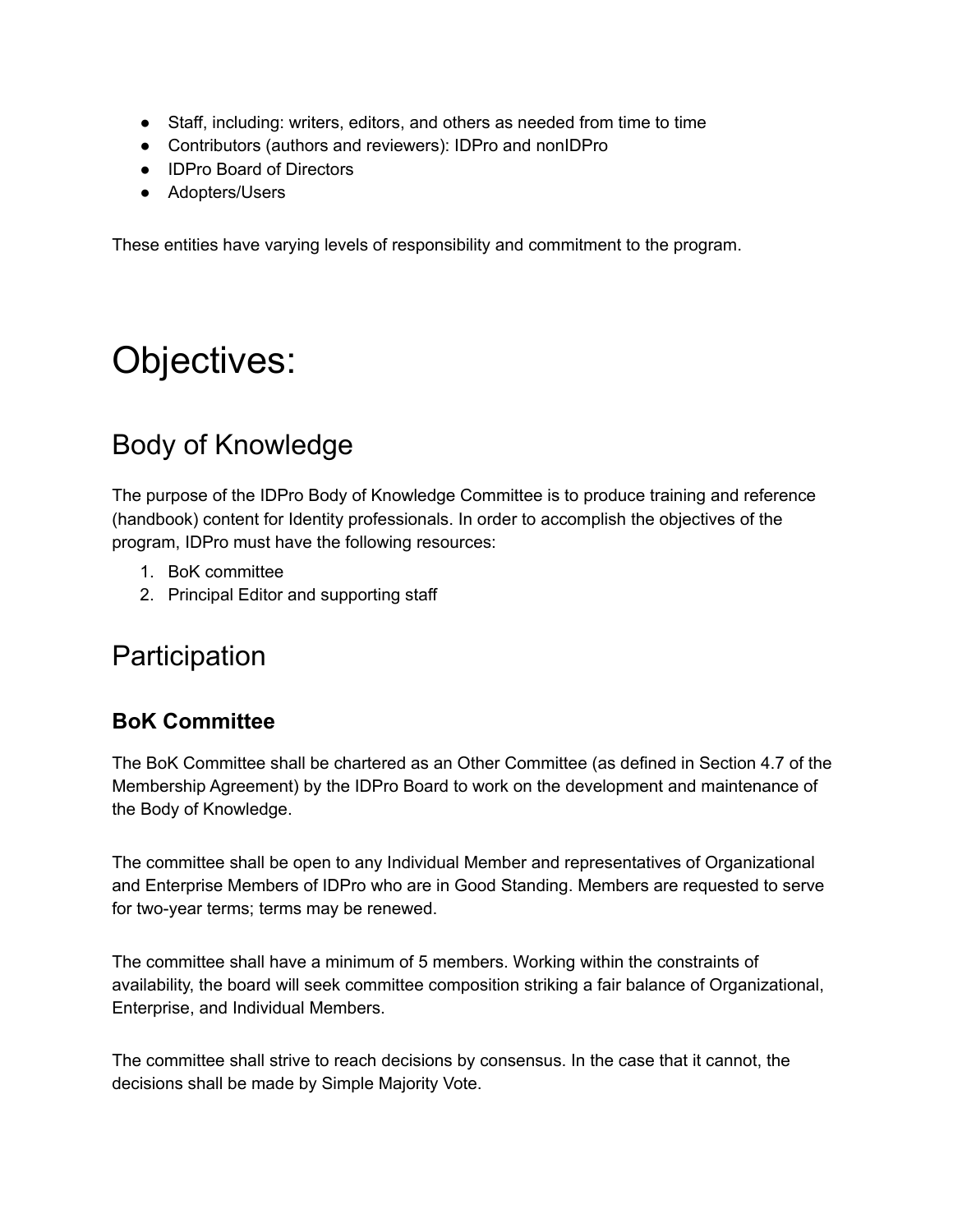The committee may have, as part of its membership, a member of the Board of Directors.

The committee shall have the following deliverables:

- Conduct an annual structured planning exercise to set the goals and deliverables for the program each year, using the planning method currently in use by IDPro (such as the Vision, Values, Methods, Obstacles and Measures, or V2MOM).
- Establish the subject matter coverage goals for the BoK for each release;
- Support the development process as defined on the **IDPro Body of [Knowledge](https://idpro.org/body-of-knowledge/bok-process/) Review** and [Publication](https://idpro.org/body-of-knowledge/bok-process/) Process site. This includes finding authors for desired topics, following the review and approval cycles, developing and implementing risk management techniques and problem resolution methods. The methods of development and publication must support and track frequent updates and publications;
- Develop and gain approval for a program budget;
- Establish the release schedule (roadmap);
- Identify the tools with which the BoK will develop and distribute content, ensuring the tools are accessible to participants (i.e., no company restrictions on use), secure, and supports multiple editors, version and issue tracking;
- Provide guidance on structure, format, and content to the Principal Editor;
- Participate in draft reviews, for example providing written comments on drafts.

#### **Principal Editor (Other Staff)**

The Principal Editor is a non-volunteer resource for the BoK Program and BoK Committee responsible for providing overall content, editorial, and managerial services.

The Principal Editor is responsible to the BoK Committee and ultimately reports to the Board of Directors.

The Principal Editor shall be responsible for:

- Managing the deliverables and supporting the requirements of the BoK Committee,
- Optionally, performing editorial tasks without assistance, or
- selecting spot writers and spot editors on a piecework basis up to the funding limit (with Board approval)
- Supervising any spot writers, spot editors, and copy editor (as relevant)
- Managing expenses to stay within allocated budget
- Reporting on program expenses to the board Treasurer.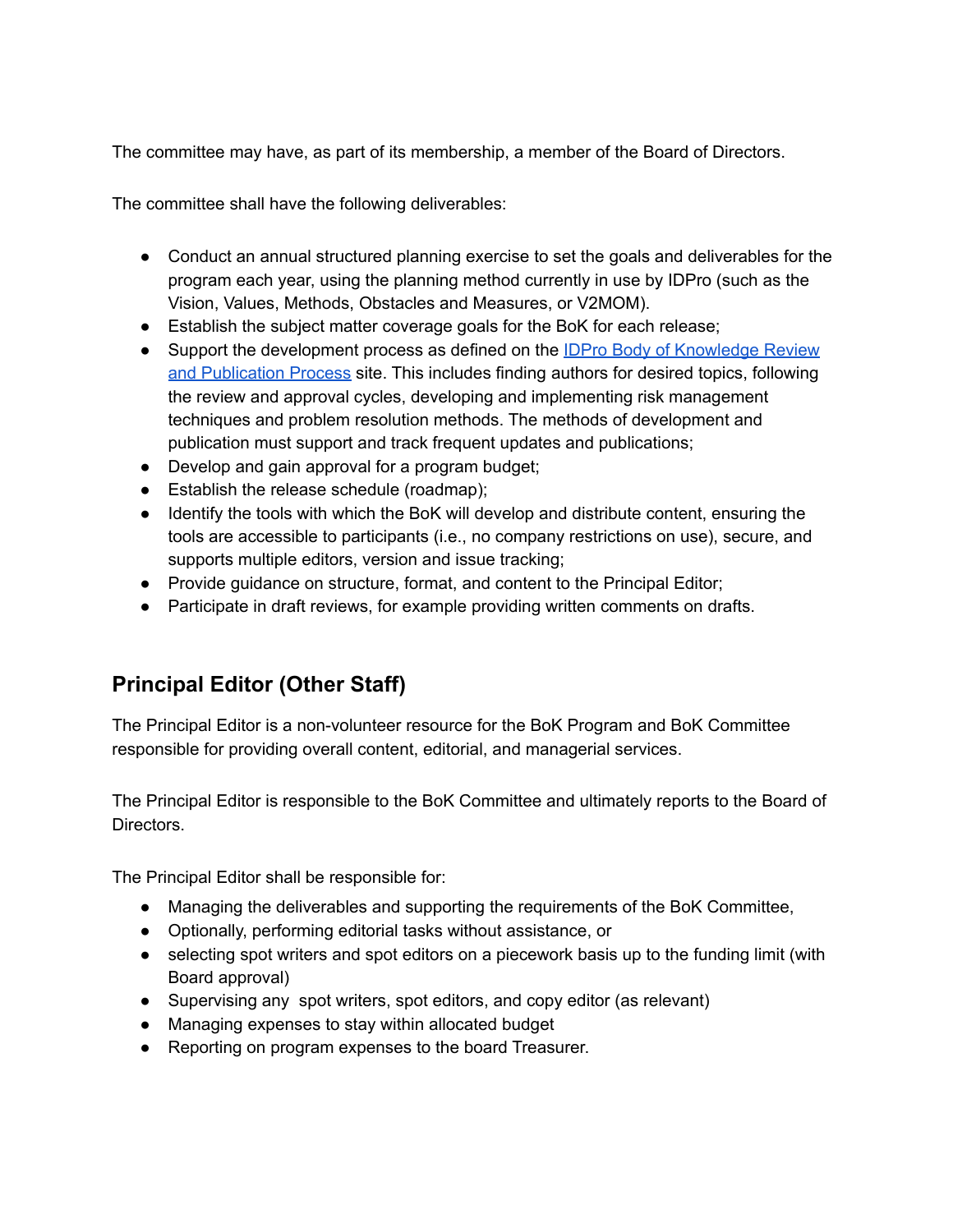#### **Contributors: IDPro and nonIDPro**

The Contributors, comprising members and nonmembers of IDPro, are a volunteer resource (solicited or unsolicited) for the development, contribution, and review of the content for the BoK. The Contributors may be responsible for:

- Providing content via original writing
- Acting as a subject matter expert to assist the committee and the writing team
- Providing already published content (in accordance with the IDPro IPR Policy) for the BoK.

#### **Authors and Reviewers**

The intent of providing an author list in the document header is to recognize the contributions of those who contributed to the majority of the technical content of the document. Listing as an author indicates active technical contribution to the text either by personally writing a substantial part of it or by detailed and close technical collaboration with the person(s) doing so.

Reviewers may offer advice and propose text; the authors are encouraged to acknowledge reviewer's contributions by acknowledging them as contributors in an Acknowledgement section.

#### **IDPro Board**

The IDPro Board is the body responsible for review and final approval of all deliverables of the BoK Committee. It sets the overall strategy and goals for the BoK and is responsible for finding and allocating funding for the program, whether that funding comes from membership dues, direct initiative donation, or other means.

#### **Adopters/Users**

The Adopters or Users consist primarily of the population of identity and access management professionals who will adopt, consume, and use the BoK. Non-identity professionals may find certain content useful as well, and are free to use the BoK as a resource according to the guidance of a *CC BY*-NC-ND 4.0 license.

### **Output**

#### **Content Format**

The content of the BoK should be provided in a form that accommodates the following: indexing, printable, digitally available (e.g., PDF, HTML, ebook).